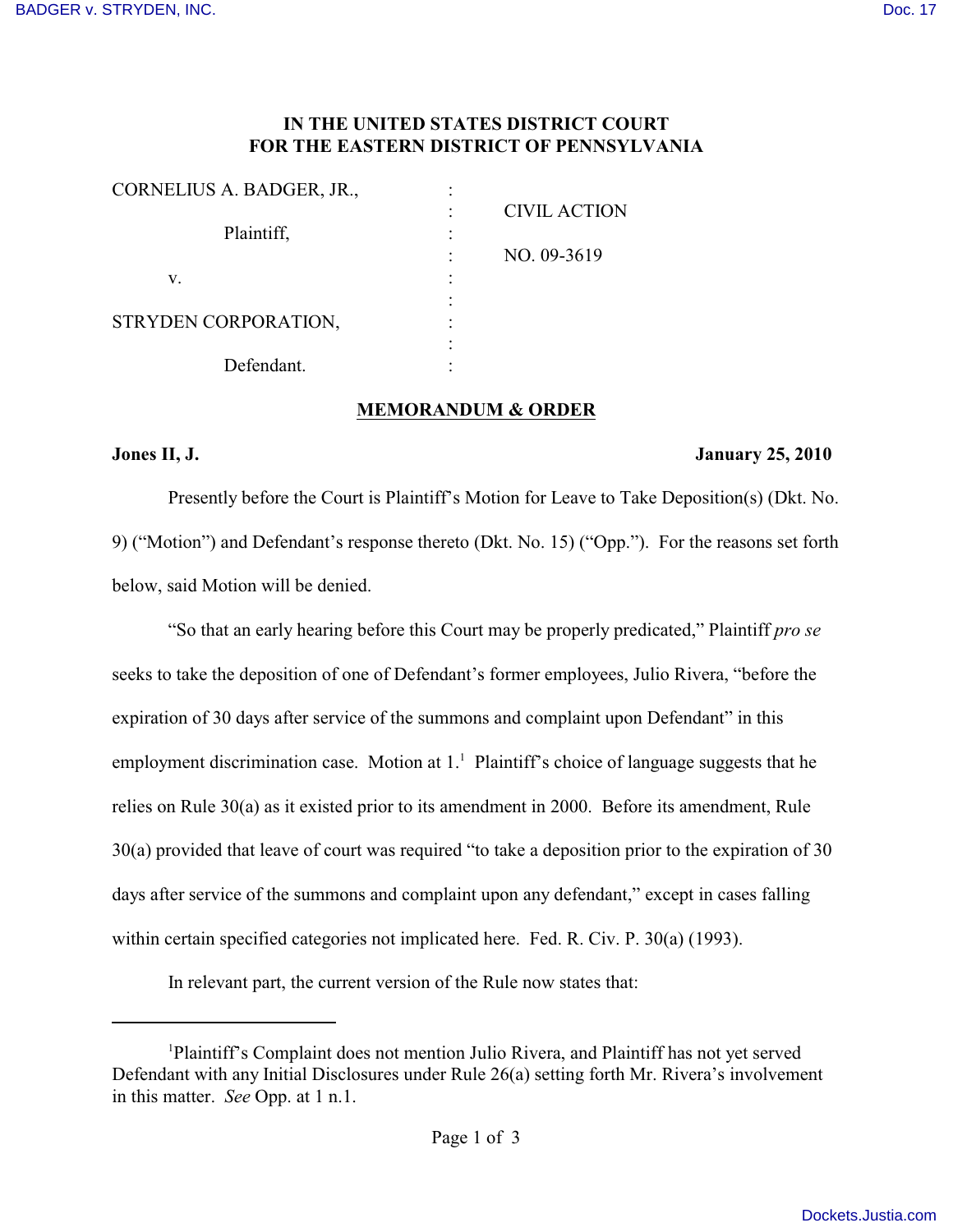[a] party must obtain leave of court, and the court must grant leave to the extent consistent with Rule 26(b)(2):

- (A) if the parties have not stipulated to the deposition and:
	- (i) the deposition would result in more than 10 depositions being taken  $\dots$  by the plaintiffs, or by the defendants, or by the third-party defendants;
	- (ii) the deponent has already been deposed in the case; or
	- (iii) the party seeks to take the deposition before the time specified in Rule 26(d), unless the party certifies in the notice, with supporting facts, that the deponent is expected to leave the United States and be unavailable for examination in this country after that time; or
- (B) if the deponent is confined in prison.

Fed. R. Civ. P. 30(a)(2) (2000). Rule 26(d), in turn, provides in relevant part that a party "may not seek discovery from any source before the parties have conferred as required by Rule 26(f) except . . . when authorized by these rules, by stipulation, or by court order." Fed. R. Civ. P. 26(d)(1). While the Court retains much discretion in granting leave for an early deposition, Rule 26(d) implicitly requires a baseline justification before granting such leave. *See Entm't Tech. Corp. v. Walt Disney Imagineering*, No. Civ. A. 03-3546, 2003 WL 22519440, at \*3 (E.D.Pa. Oct. 3, 2003) (applying "good cause" standard to motion for expedited discovery).

Good cause is "usually found in cases involving requests for injunctive relief, challenges to personal jurisdiction, class actions, and claims of infringement and unfair competition." *Id.*  However, while Plaintiff states in his Motion that "[i]njunctive relief is sought," he offers no further explanation or discussion of such relief. Nor does Plaintiff suggest any reason as to why Mr. Rivera need be deposed at this early time. *Cf.* Fed. R. Civ. P. 30(a)(2)(A)(iii) (suggesting that "good cause" would speak to an expectation that the deponent will leave the United States and be unavailable for examination in this country after that time). The Court cannot find that the "need for expedited discovery, in consideration of the administration of justice, outweighs the